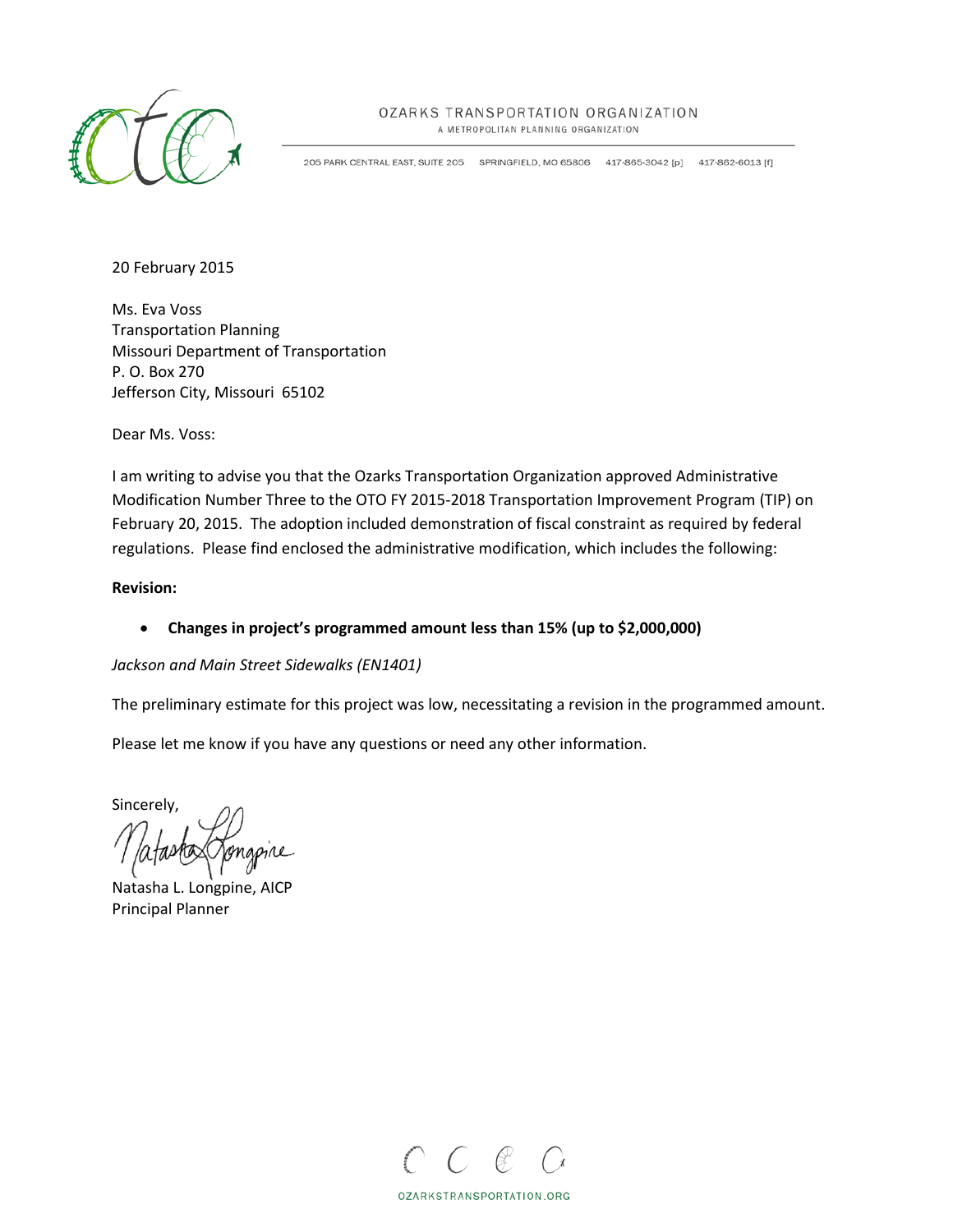

## **Transportation Improvement Program - FY 2015-2018**

Project Detail by Section and Project Number with Map

## **D) Bicycle & Pedestrian Section**

| <b>TIP # EN1401</b>             |         | JACKSON AND MAIN STREET SIDEWALKS    |  |  |  |  |  |  |  |
|---------------------------------|---------|--------------------------------------|--|--|--|--|--|--|--|
| Route                           |         | <b>BUSINESS 160</b>                  |  |  |  |  |  |  |  |
| <b>From</b>                     | MAIN ST |                                      |  |  |  |  |  |  |  |
| Τo                              |         | <b>EAST END OF BUSINESS DISTRICT</b> |  |  |  |  |  |  |  |
| Location/Agency                 |         | City of Willard                      |  |  |  |  |  |  |  |
| <b>Federal Agency</b>           |         | <b>FHWA</b>                          |  |  |  |  |  |  |  |
| <b>Responsible Agency</b>       |         | City of Willard                      |  |  |  |  |  |  |  |
| <b>Federal Funding Category</b> |         | STP-U                                |  |  |  |  |  |  |  |
| <b>MoDOT Funding Category</b>   |         |                                      |  |  |  |  |  |  |  |
| <b>AC Year of Conv.</b>         |         |                                      |  |  |  |  |  |  |  |
| STIP#                           |         |                                      |  |  |  |  |  |  |  |
|                                 |         |                                      |  |  |  |  |  |  |  |



### **Project Description**

| <b>Location/Agency</b><br><b>Federal Agency</b><br><b>Responsible Agency</b><br>Federal Funding Category STP-U<br><b>MoDOT Funding Category</b><br>AC Year of Conv.<br>STIP#<br><b>Project Description</b><br>Sidewalk replacement along Jackson St. and Main St. | <b>FHWA</b>                       | City of Willard<br>City of Willard |                                |                             |                      | .Willard<br>166      |                                      |
|-------------------------------------------------------------------------------------------------------------------------------------------------------------------------------------------------------------------------------------------------------------------|-----------------------------------|------------------------------------|--------------------------------|-----------------------------|----------------------|----------------------|--------------------------------------|
| <b>Fund Code</b><br>FHWA (STP-U)<br><b>LOCAL</b>                                                                                                                                                                                                                  | <b>Source</b><br>Federal<br>Local | <b>Phase</b><br>CON<br>CON         | FY2015<br>\$42,000<br>\$10,500 | <b>FY2016</b><br>\$0<br>\$0 | FY2017<br>\$0<br>\$0 | FY2018<br>\$0<br>\$0 | <b>Total</b><br>\$42,000<br>\$10,500 |
| <b>Totals</b>                                                                                                                                                                                                                                                     |                                   |                                    | \$52,500                       | \$0                         | \$0                  | \$0                  | \$52,500                             |

**Notes**

| <b>Prior Cost</b>  | \$0      |
|--------------------|----------|
| <b>Future Cost</b> | \$0      |
| <b>Total Cost</b>  | \$52,500 |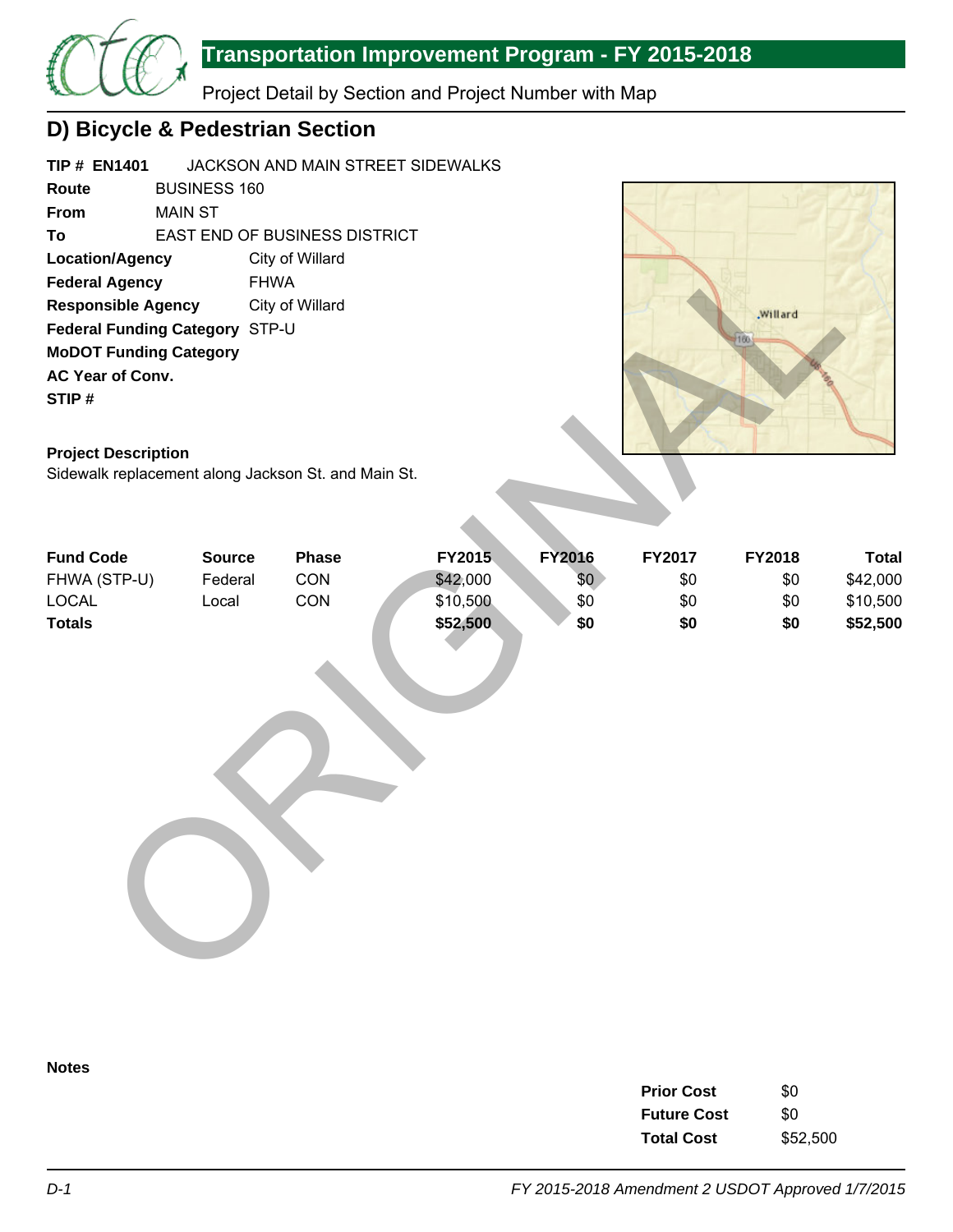

## **Transportation Improvement Program - FY 2015-2018**

Project Detail by Section and Project Number with Map

# **D) Bicycle & Pedestrian Section**

| <b>TIP # EN1401</b>           |                                |                                                     | JACKSON AND MAIN STREET SIDEWALKS |                  |            |            |
|-------------------------------|--------------------------------|-----------------------------------------------------|-----------------------------------|------------------|------------|------------|
| Route                         | <b>BUSINESS 160</b>            |                                                     |                                   |                  |            |            |
| From                          | <b>MAIN ST</b>                 |                                                     |                                   |                  |            |            |
| To                            |                                | EAST END OF BUSINESS DISTRICT                       |                                   |                  |            |            |
| <b>Location/Agency</b>        |                                | City of Willard                                     |                                   |                  |            |            |
| <b>Federal Agency</b>         |                                | <b>FHWA</b>                                         |                                   |                  |            |            |
| <b>Responsible Agency</b>     |                                | City of Willard                                     |                                   |                  |            | Willard    |
|                               | Federal Funding Category STP-U |                                                     |                                   |                  |            | 160        |
|                               | <b>MoDOT Funding Category</b>  |                                                     |                                   |                  |            |            |
| AC Year of Conv.              |                                |                                                     |                                   |                  |            |            |
| STIP#                         |                                |                                                     |                                   |                  |            |            |
|                               |                                |                                                     |                                   |                  |            |            |
| <b>Project Description</b>    |                                |                                                     |                                   |                  |            |            |
|                               |                                | Sidewalk replacement along Jackson St. and Main St. |                                   |                  |            |            |
|                               |                                |                                                     |                                   |                  |            |            |
|                               |                                |                                                     |                                   |                  |            |            |
|                               |                                |                                                     |                                   |                  |            |            |
| <b>Fund Code</b>              | <b>Source</b>                  | <b>Phase</b>                                        | FY2015                            | <b>FY2016</b>    | FY2017     | FY2018     |
| FHWA (STP-U)                  | Federal                        | <b>CON</b><br>CON                                   | \$48,300                          | \$0 <sub>0</sub> | \$0        | \$0        |
| <b>LOCAL</b><br><b>Totals</b> | Local                          |                                                     | \$12,075<br>\$60,375              | \$0<br>\$0       | \$0<br>\$0 | \$0<br>\$0 |
|                               |                                |                                                     |                                   |                  |            |            |
|                               |                                |                                                     |                                   |                  |            |            |
|                               |                                |                                                     |                                   |                  |            |            |
|                               |                                |                                                     |                                   |                  |            |            |
|                               |                                |                                                     |                                   |                  |            |            |
|                               |                                |                                                     |                                   |                  |            |            |
|                               |                                |                                                     |                                   |                  |            |            |
|                               |                                |                                                     |                                   |                  |            |            |
|                               |                                |                                                     |                                   |                  |            |            |
|                               |                                |                                                     |                                   |                  |            |            |
|                               |                                |                                                     |                                   |                  |            |            |
|                               |                                |                                                     |                                   |                  |            |            |
|                               |                                |                                                     |                                   |                  |            |            |
|                               |                                |                                                     |                                   |                  |            |            |
|                               |                                |                                                     |                                   |                  |            |            |

#### **Project Description**

| <b>Fund Code</b> | <b>Source</b> | <b>Phase</b> | <b>FY2015</b> | <b>FY2016</b> | <b>FY2017</b> | <b>FY2018</b> | Total    |
|------------------|---------------|--------------|---------------|---------------|---------------|---------------|----------|
| FHWA (STP-U)     | Federal       | CON          | \$48,300      | \$0           | \$0           | \$0           | \$48,300 |
| <b>LOCAL</b>     | Local         | <b>CON</b>   | \$12,075      | \$0           | \$0           | \$0           | \$12,075 |
| <b>Totals</b>    |               |              | \$60,375      | \$0           | \$0           | \$0           | \$60,375 |

**Notes**

| <b>Prior Cost</b>  | \$0      |
|--------------------|----------|
| <b>Future Cost</b> | \$0      |
| <b>Total Cost</b>  | \$60,375 |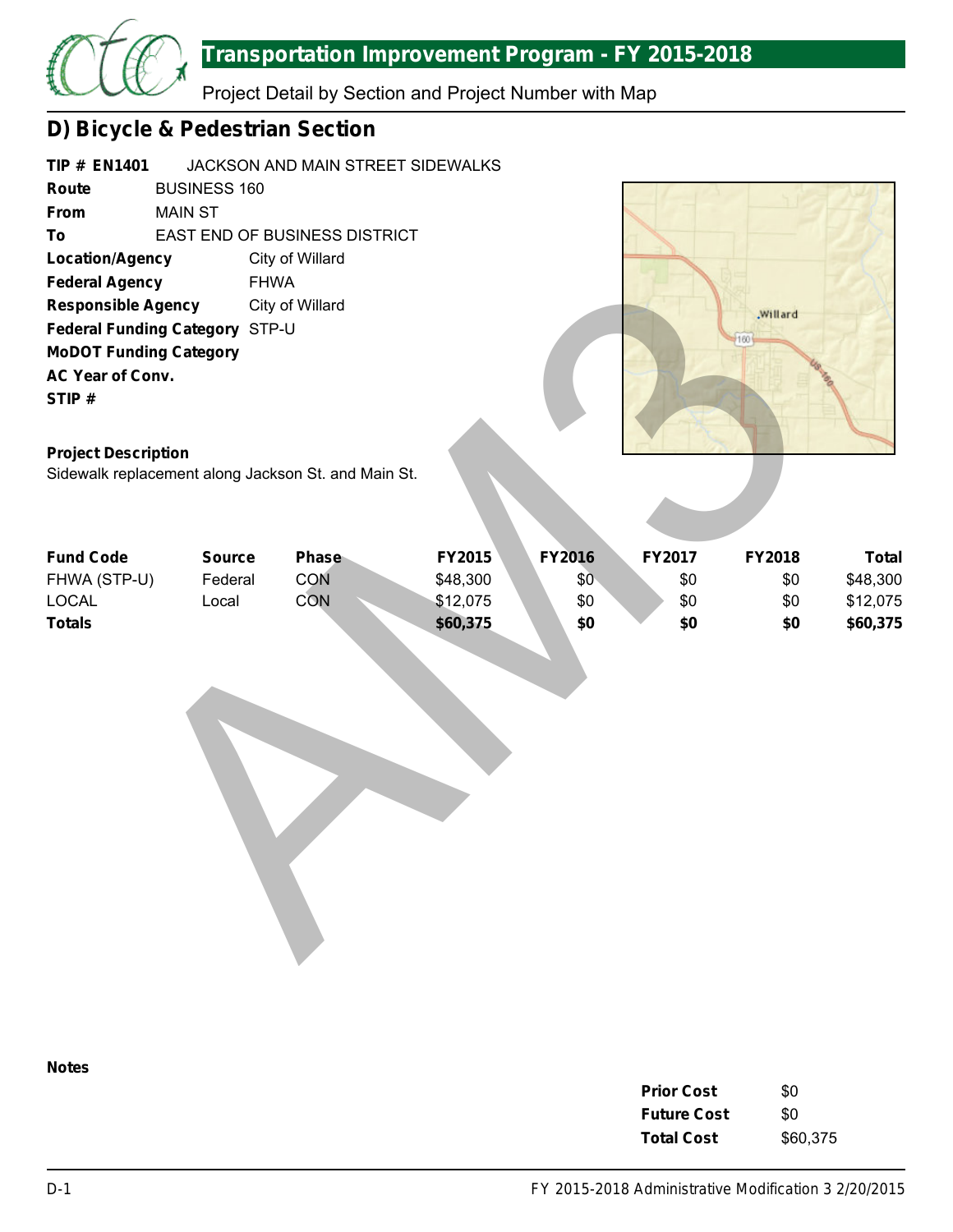#### **FINANCIAL SUMMARY**

### **Bicycle & Pedestrian**

|                    |              |                   |             |                 | Local        | <b>State</b> |                 |              |
|--------------------|--------------|-------------------|-------------|-----------------|--------------|--------------|-----------------|--------------|
| <b>PROJECT</b>     | FHWA (STP-U) | <b>FHWA (STP)</b> | FHWA (TE)   | FHWA (TAP)      | <b>LOCAL</b> | <b>MoDOT</b> | <b>MoDOT-AC</b> | <b>TOTAL</b> |
|                    |              |                   |             |                 |              |              |                 |              |
| FY 2015            |              |                   |             |                 |              |              |                 |              |
| EN1302             | \$0          | \$0               | \$0         | \$240,000       | \$60,000     | \$0          | \$0             | \$300,000    |
| EN1305             | \$0          | \$0               | \$220,413   | \$0             | \$179,587    | \$0          | \$0             | \$400,000    |
| EN1306             | \$0          | \$0               | \$320,000   | \$0             | \$80,000     | \$0          | \$0             | \$400,000    |
| EN1307             | \$0          | \$0               | \$200,000   | \$0             | \$50,000     | \$0          | \$0             | \$250,000    |
| EN1401             | \$48,300     | $\overline{50}$   | \$0         | $\overline{50}$ | \$12,075     | \$0          | \$0             | \$60,375     |
| EN1502             | \$0          | \$0               | \$0         | \$0             | \$0          | \$194,800    | \$779,200       | \$974,000    |
| MO1309             | \$0          | \$0               | \$0         | \$0             | \$0          | \$5,000      | \$20,000        | \$25,000     |
| SP1412             | \$0          | \$0               | \$0         | \$0             | \$0          | \$118,600    | \$474,400       | \$593,000    |
| SP1414             | \$0          | \$69,000          | \$175,000   | \$0             | \$30,000     | \$31,000     | \$0             | \$305,000    |
| <b>SUBTOTAL</b>    | \$48,300     | \$69,000          | \$915,413   | \$240,000       | \$411,662    | \$349,400    | \$1,273,600     | \$3,307,375  |
| FY 2016            |              |                   |             |                 |              |              |                 |              |
| EN1601             | \$0          | \$0               | \$192,000   | \$0             | \$0          | \$48,000     | \$0             | \$240,000    |
| MO1309             | \$0          | \$0               | \$0         | \$0             | \$0          | \$5,000      | \$20,000        | \$25,000     |
| <b>SUBTOTAL</b>    | \$0          | \$0               | \$192,000   | \$0             | \$0          | \$53,000     | \$20,000        | \$265,000    |
| FY 2017            |              |                   |             |                 |              |              |                 |              |
| MO1309             | \$0          | \$0               | \$0         | \$0             | \$0          | \$5,000      | \$20,000        | \$25,000     |
| <b>SUBTOTAL</b>    | \$0          | \$0               | \$0         | \$0             | \$0          | \$5,000      | \$20,000        | \$25,000     |
|                    |              |                   |             |                 |              |              |                 |              |
| FY 2018<br>MO1309  | $\sqrt{6}$   | $\sqrt{6}$        | $\sqrt{6}$  | $\sqrt{6}$      | $\sqrt{6}$   | \$5,000      | \$20,000        | \$25,000     |
| <b>SUBTOTAL</b>    | \$0          | \$0               | \$0         | \$0             | \$0          | \$5,000      | \$20,000        | \$25,000     |
| <b>GRAND TOTAL</b> | \$48,300     | \$69,000          | \$1,107,413 | \$240,000       | \$411,662    | \$412,400    | \$1,333,600     | \$3,622,375  |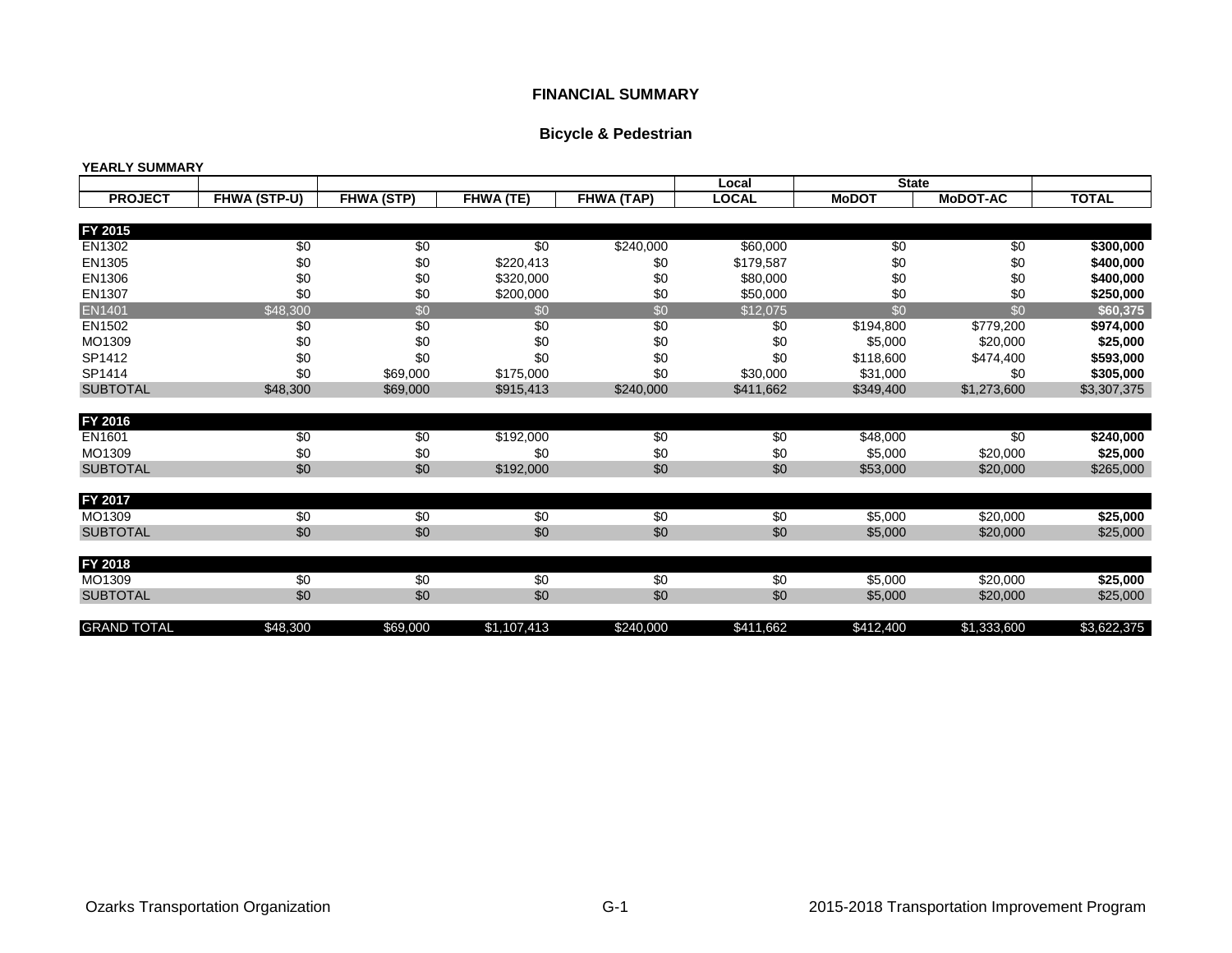### **FINANCIAL CONSTRAINT**

## **Bicycle & Pedestrian**

|                          |    | STP-U         | <b>STP</b>           | TЕ                 | <b>TAP</b>      | Local                          | <b>MoDOT</b>     | <b>MoDOT-AC</b> | <b>TOTAL</b>     |
|--------------------------|----|---------------|----------------------|--------------------|-----------------|--------------------------------|------------------|-----------------|------------------|
| <b>PRIOR YEAR</b>        |    |               |                      |                    |                 |                                |                  |                 |                  |
| <b>Balance</b>           | \$ |               | \$                   | \$                 | $$816,522$ \ \$ | $\blacksquare$                 | \$               | \$              | \$816,522        |
| FY 2015                  |    |               |                      |                    |                 |                                |                  |                 |                  |
| <b>Funds Anticipated</b> |    | \$48,300      | \$69,000             | \$915,413          | \$587,747       | \$411,662                      | \$349,400        | \$1,273,600     | \$3,606,822      |
| <b>Funds Programmed</b>  |    | (\$48,300.00) | (\$69,000.00)        | \$915,413.00       | 240.000.00`     | (\$411,662.00)                 | $($ \$349,400.00 | ,273,600.       | (\$3,259,075.00) |
| <b>Running Balance</b>   |    | \$0           | \$0                  | \$0                | \$1,164,269     | \$0                            | \$0              | \$0             | \$1,164,269      |
| FY 2016                  |    |               |                      |                    |                 |                                |                  |                 |                  |
| <b>Funds Anticipated</b> | \$ |               | \$                   | \$192,000          | \$587,747       | \$                             | \$53,000         | \$20,000        | \$852,747        |
| <b>Funds Programmed</b>  | \$ |               | \$                   | $($192,000.00)$ \$ |                 | \$<br>-                        | (\$53,000.00)    | (\$20,000.00)   | (\$265,000.00)   |
| <b>Running Balance</b>   |    | \$0           | \$0                  | \$0                | \$1,752,016     | \$0                            | \$0              | \$0             | \$1,752,016      |
| FY 2017                  |    |               |                      |                    |                 |                                |                  |                 |                  |
| <b>Funds Anticipated</b> | \$ | ۰             | \$<br>$\blacksquare$ | \$                 | \$587,747       | \$<br>$\overline{\phantom{a}}$ | \$5,000          | \$20,000        | \$612,747        |
| <b>Funds Programmed</b>  | \$ | -             | \$                   | \$                 | \$              | \$                             | (\$5,000.00)     | (\$20,000.00)   | (\$25,000.00)    |
| <b>Running Balance</b>   |    | \$0           | \$0                  | \$0                | \$2,339,763     | \$0                            | \$0              | \$0             | \$2,339,763      |
| FY 2018                  |    |               |                      |                    |                 |                                |                  |                 |                  |
| <b>Funds Anticipated</b> | S  |               | \$                   |                    | \$587,747       | \$                             | \$5,000          | \$20,000        | \$612,747        |
| <b>Funds Programmed</b>  | \$ |               | \$                   |                    | \$              | \$<br>Ξ.                       | (\$5,000.00)     | (\$20,000.00)   | (\$25,000.00)    |
| <b>Running Balance</b>   |    | \$0           | \$0                  | \$0                | \$2,927,510     | \$0                            | \$0              | \$0             | \$2,927,510      |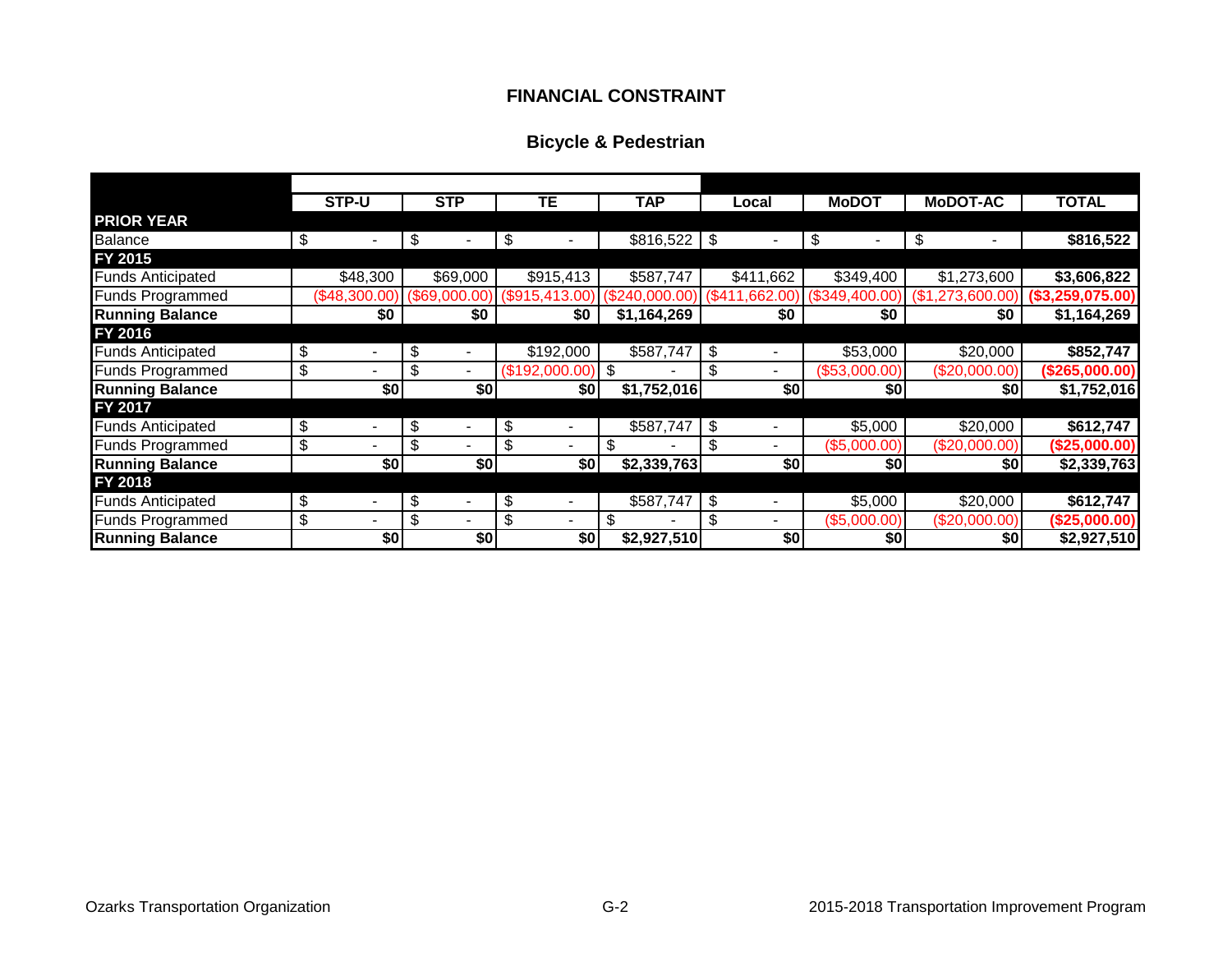declining revenues from the Highway Trust Fund, as well as MoDOT's declining ability to match federal funds, due to a decrease in projected state revenue. This table does not include OTO sub-allocated federal funding, such as STP-Urban, BRM, or Enhancement. Transit funding includes all formula funding distributed to the Springfield, MO area for FTA Sections 5307, 5310, and 5339 funding.

| Table G.1                            | 2015        | 2016         | 2017                      | 2018        |  |  |
|--------------------------------------|-------------|--------------|---------------------------|-------------|--|--|
| Roadway Funding $\vert$ \$27,240,000 |             | \$25,680,000 | \$8,750,000               | \$8,090,000 |  |  |
| <b>Transit Funding</b>               | \$3,026,518 |              | $$3,026,518$ $$3,026,518$ | \$3,026,518 |  |  |

The Ozarks Transportation Organization maintains fund balances for STP-Urban, On-System Bridge (BRM), and Transportation Alternative Program funds, making projections based on funding received in prior years, as well as funding allocations in the federal transportation bill. A three percent inflation rate has been used to forecast revenues and expenditures. OTO has accumulated balances in these funds from prior years.

The TIP financial element is consistent with the OTO Long Range Transportation Plan, *Journey 2035*.

#### FEDERAL SUB-ALLOCATED REVENUE

The Ozarks Transportation Organization is responsible for selecting projects within three federal revenue categories. This means that OTO is responsible for project selection, programming, reasonable progress, and the maintenance of fund balances for STP-Urban, On-System Bridge (BRM), and Transportation Alternative Program funding categories. These fund balances are shown below.

OTO has been receiving sub-allocated funding since 2003. The funds which have accumulated "except for Transit" since then are referred to as "Carryover Balance" below. OTO has elected to maintain a healthy reserve of suballocated STP-Urban funding in order to be able to fund larger regionally significant projects, hence the larger carryover balance shown.

| Table G.2 STP-Urban/Small Urban                    |                 |
|----------------------------------------------------|-----------------|
| Carryover Balance through FY2014                   | \$23,213,240    |
| Anticipated Allocation FY2015                      | \$5,410,663     |
| Anticipated Allocation FY2016                      | \$5,414,570     |
| Anticipated Allocation FY2017                      | \$4,599,063     |
| Anticipated Allocation FY2018                      | \$4,599,063     |
| Programmed through FY2018                          | ( \$12,524,893) |
| <b>Estimated Carryover Balance Through FY 2018</b> | \$30,711,706    |

| Table G.3 On-System Bridge (BRM)                   |                |
|----------------------------------------------------|----------------|
| Carryover Balance through FY2014                   | \$1,542,036    |
| Anticipated Allocation FY2015                      | \$338,170      |
| Anticipated Allocation FY2016                      | \$338,170      |
| Anticipated Allocation FY2017                      | \$338,170      |
| <b>Anticipated Allocation FY2018</b>               | \$338,170      |
| Programmed through FY2018                          | ( \$1,189,657) |
| <b>Estimated Carryover Balance Through FY 2018</b> | \$1,705,059    |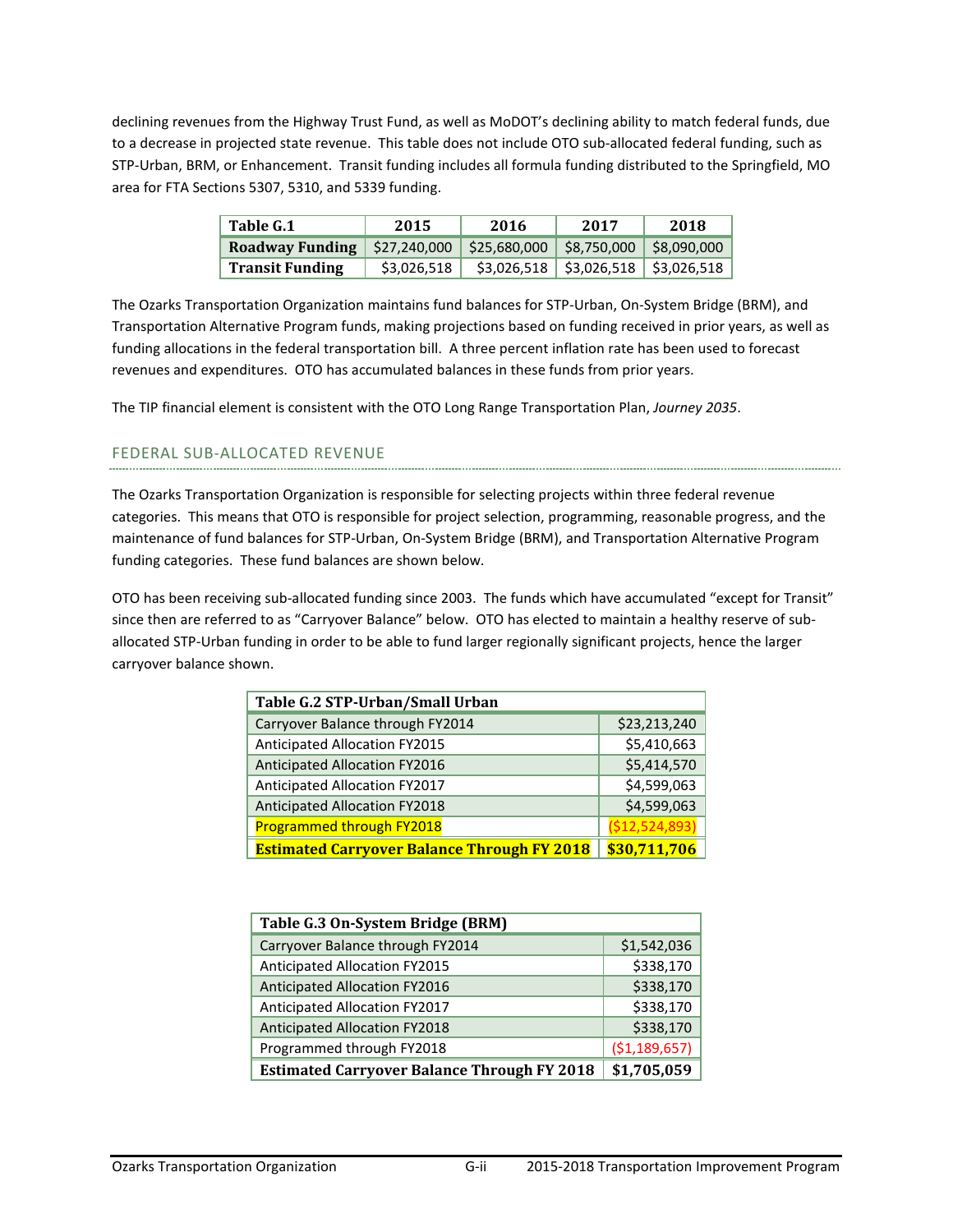### REVENUE

An explanation of revenue sources that provide for the operation and maintenance of the transportation system as well as the capital improvements to the transportation system may be found in the preceding pages under explanation of fiscal constraint.

The following table highlights the ability of OTO jurisdictions to deliver local projects as shown in the project pages.

| <b>Table G.9 Revenue</b>                                    | <b>FY 2015</b>   | FY 2016          | <b>FY 2017</b>   | <b>FY 2018</b>   |
|-------------------------------------------------------------|------------------|------------------|------------------|------------------|
| <b>City of Battlefield</b>                                  |                  |                  |                  |                  |
| <b>Total Available Revenue</b>                              | \$232,024.00     | \$232,024.00     | \$232,024.00     | \$232,024.00     |
| <b>Estimated Operations and Maintenance</b><br>Expenditures | ( \$3,731.00)    | ( \$3,806.00)    | ( \$3,882.00)    | ( \$3,960.00)    |
| <b>Estimated TIP Project Expenditures</b>                   | (\$2,000.00)     | \$0.00           | \$0.00           | \$0.00           |
| Amount Available for Local Projects                         | \$226,293.00     | \$228,218.00     | \$228,142.00     | \$228,064.00     |
| <b>City of Nixa</b>                                         |                  |                  |                  |                  |
| Total Available Revenue (prior reserves<br>included)        | \$1,724.056.00   | \$1,724.056.00   | \$1,724.056.00   | \$1,724.056.00   |
| <b>Estimated Operations and Maintenance</b><br>Expenditures | (\$25,424.00)    | ( \$25, 932.00)  | (\$26,451.00)    | (\$26,980.00)    |
| <b>Estimated TIP Project Expenditures</b>                   | \$0.00           | ( \$326, 750.00) | \$0.00           | \$0.00           |
| Amount Available for Local Projects                         | \$1,698,632.00   | \$1,371,374.00   | \$1,697,605.00   | \$1,697,076.00   |
| <b>City of Ozark</b>                                        |                  |                  |                  |                  |
| <b>Total Available Revenue</b>                              | \$640,830.00     | \$640,830.00     | \$640,830.00     | \$640,830.00     |
| <b>Estimated Operations and Maintenance</b><br>Expenditures | (560, 512.00)    | ( \$61, 722.00)  | (\$62,956.00)    | (564, 215.00)    |
| <b>Estimated TIP Project Expenditures</b>                   | \$0.00           | \$0.00           | \$0.00           | \$0.00           |
| Amount Available for Local Projects                         | \$580,318.00     | \$579,108.00     | \$577,874.00     | \$576,615.00     |
| <b>City of Republic</b>                                     |                  |                  |                  |                  |
| <b>Total Available Revenue</b>                              | \$1,670,475.00   | \$1,670,475.00   | \$1,670,475.00   | \$1,670,475.00   |
| <b>Estimated Operations and Maintenance</b><br>Expenditures | ( \$36, 355.00)  | ( \$37,082.00)   | ( \$37, 824.00)  | ( \$38,580.00)   |
| <b>Estimated TIP Project Expenditures</b>                   | \$0.00           | \$0.00           | \$0.00           | \$0.00           |
| Amount Available for Local Projects                         | \$1,634,120.00   | \$1,633,393.00   | \$1,632,651.00   | \$1,631,895.00   |
| <b>City of Springfield</b>                                  |                  |                  |                  |                  |
| <b>Total Available Revenue</b>                              | \$21,305,118.00  | \$21,305,118.00  | \$21,305,118.00  | \$21,305,118.00  |
| <b>Estimated Operations and Maintenance</b><br>Expenditures | (\$2,325,881.00) | (\$2,372,399.00) | (\$2,419,847.00) | (\$2,468,244.00) |
| <b>Estimated TIP Project Expenditures</b>                   | (\$422,571.00)   | ( \$430, 984.00) | ( \$344, 823.00) | (\$1,254,000.00) |
| Amount Available for Local Projects                         | \$17,181,272.00  | \$18,501,735.00  | \$18,540,271.00  | \$17,582,874.00  |

Continued on next page…